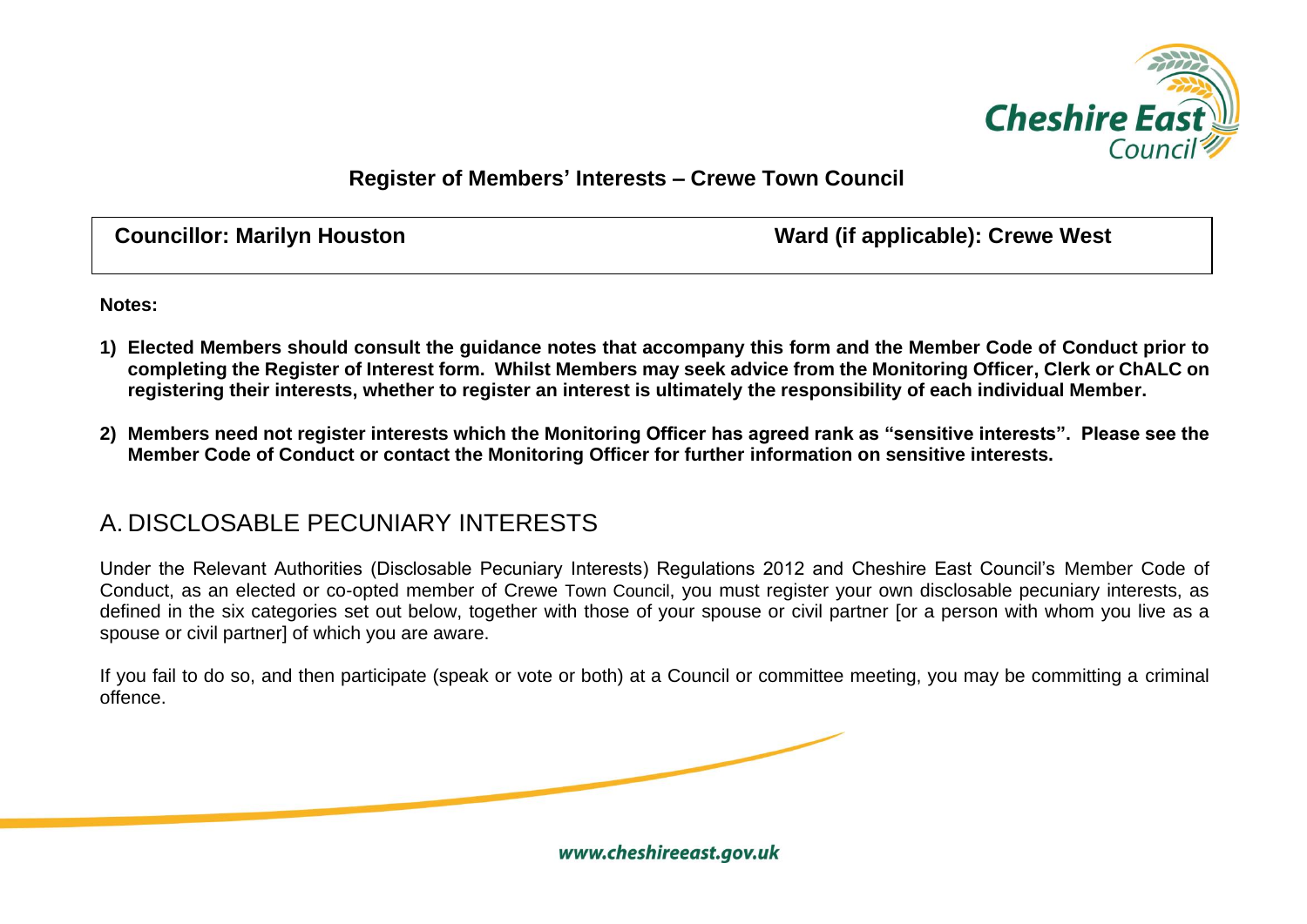| Subject                                                                                                                                                                                                     | Prescribed description                                                                                                                                                                                                                                                                                                                                                                                                                                                                                                                                                         | Details of Interest                                                                                      | Person with the interest<br>(Member/spouse/civil partner) |
|-------------------------------------------------------------------------------------------------------------------------------------------------------------------------------------------------------------|--------------------------------------------------------------------------------------------------------------------------------------------------------------------------------------------------------------------------------------------------------------------------------------------------------------------------------------------------------------------------------------------------------------------------------------------------------------------------------------------------------------------------------------------------------------------------------|----------------------------------------------------------------------------------------------------------|-----------------------------------------------------------|
| Employment<br>(1)<br>Note: show every employment that<br>has to be declared for income tax<br>purposes<br>Note: Where any office is held,<br>give the name of the person/body<br>which made the appointment | Employment, office, (job), trade,<br>business or vocation you, your spouse<br>or civil partner have, for which you, your<br>spouse or civil partner receive any<br>benefit or gain (i.e. profit, salary or<br>benefit in kind)<br>Include a short description of the<br>activity e.g. 'Accountant' or 'Farmer'<br>and the name of any employer or body,<br>firm or company which you, your<br>spouse or civil partner own or in whose<br>securities you, your spouse or civil<br>partner have any beneficial interest.<br>This must include any remuneration as<br>a Director. | <b>Parish Clerk</b><br><b>Bunbury Parish Council</b><br><b>Background Artiste</b><br>Mad Dog Casting Ltd | Member<br>Member                                          |
| Sponsorship<br>(2)<br>Note: state the amount or value of<br>any payment/expenses received.<br>Payments include expenses paid<br>by a political party                                                        | Any person or body (other than the<br>Parish/Town Council) who has made<br>any payment to you in respect of your<br>election or any expenses you have<br>incurred in carrying out your duties as a<br>Parish/Town Councillor. Please also<br>include any payment or financial benefit<br>received from a Trade Union.                                                                                                                                                                                                                                                          | Labour Party                                                                                             | Member                                                    |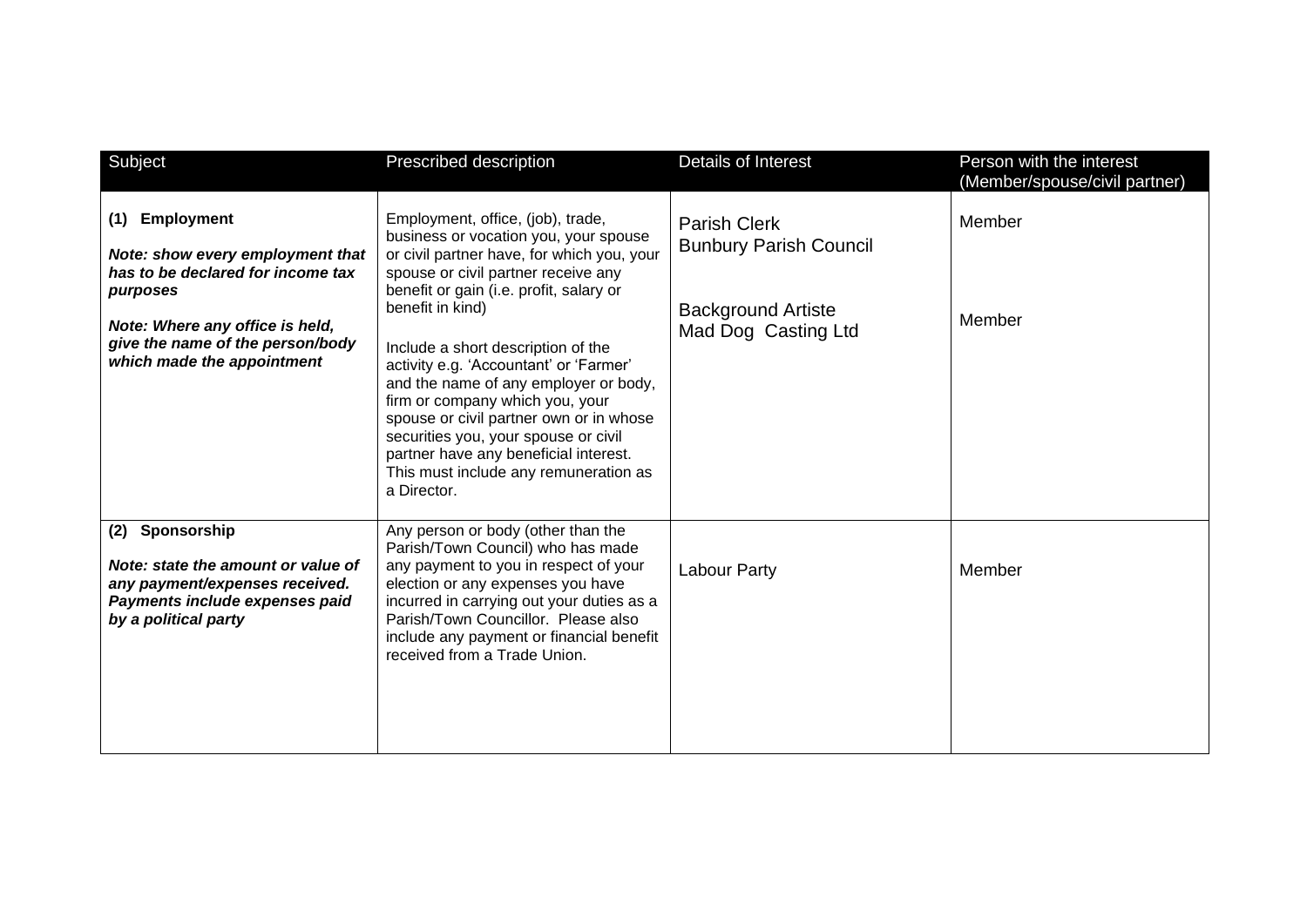| <b>Subject</b>                                                                                                                                                        | <b>Prescribed description</b>                                                                                                                                                                                                                                                                                                                                                                                                                                                                                                         | <b>Details of Interest</b> | <b>Person with the interest</b><br>(Member/spouse/civil<br>partner) |
|-----------------------------------------------------------------------------------------------------------------------------------------------------------------------|---------------------------------------------------------------------------------------------------------------------------------------------------------------------------------------------------------------------------------------------------------------------------------------------------------------------------------------------------------------------------------------------------------------------------------------------------------------------------------------------------------------------------------------|----------------------------|---------------------------------------------------------------------|
| (3) Securities<br>Note: It is not necessary to declare<br>the nature or size of the holding,<br>simply the name of the company<br>or other body.                      | Please give details of any body which<br>has a place of business or owns land in<br>the Parish/Town Council's area and in<br>which you, your spouse or civil partner<br>have a beneficial interest (a<br>shareholding) of more than £25,000<br>(nominal value) or more than 1/100th of<br>the total share issue of that body<br>(whichever is the lower) or if there is<br>more than one class of share, the total<br>nominal value of shares in any class of<br>that body of more than 1/100th of the<br>total shares of that class. | <b>None</b>                |                                                                     |
| <b>Contracts for Goods, Works or</b><br>(4)<br><b>Services with the Council</b><br>Note: This relates to any current or<br>ongoing contract for goods and<br>services | Please give details of any current,<br>existing contracts for goods, works or<br>services between the Town/Parish<br>Council and you, your spouse or civil<br>partner any body, firm or company by<br>which you, your spouse or civil partner<br>are employed or which you, your<br>spouse or civil partner own or in which<br>you, your spouse or civil partner have a<br>beneficial interest, referred to at 3<br>above.                                                                                                            | None                       |                                                                     |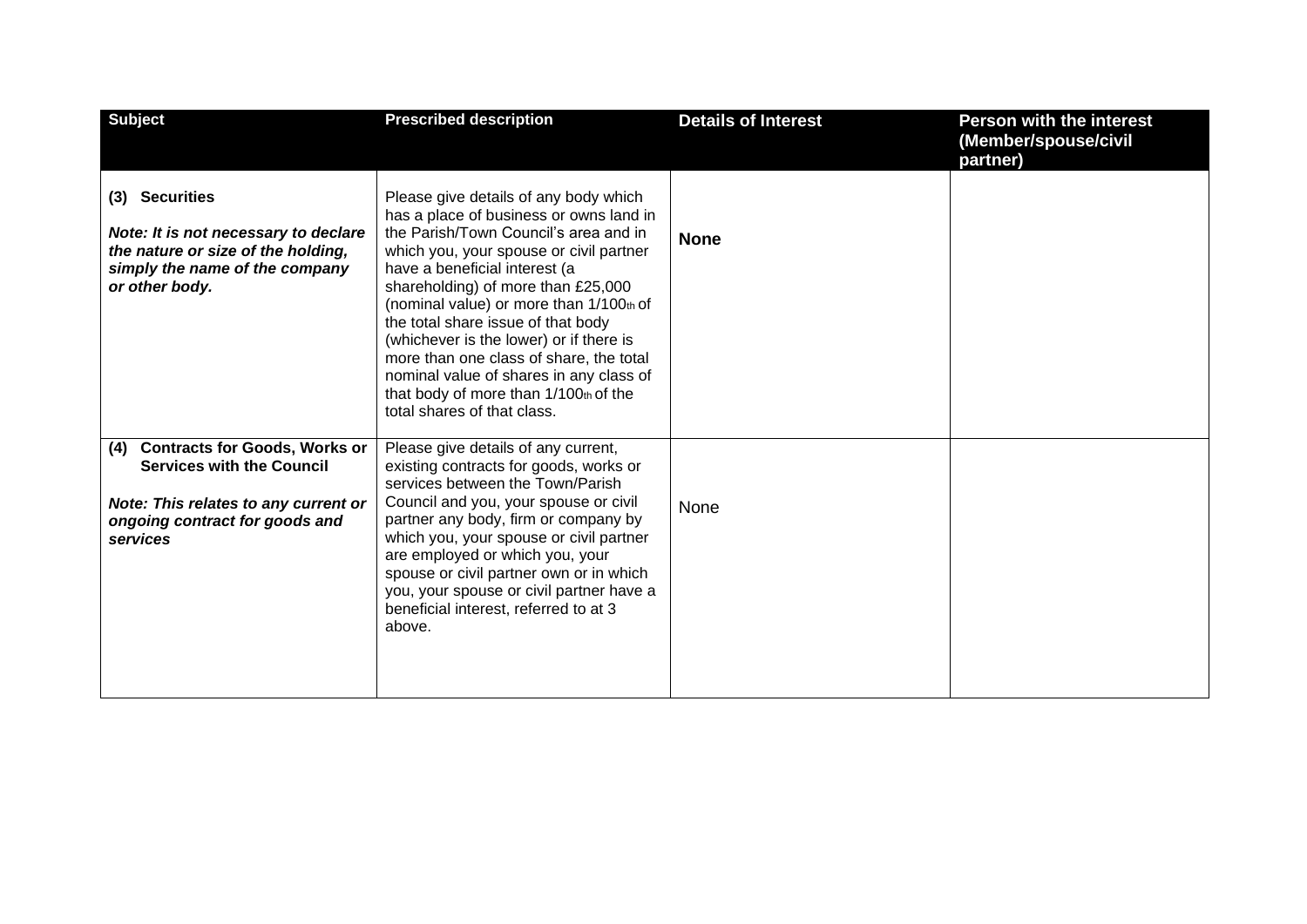| <b>Subject</b>                                                                                                                                                                                                                                                                     | <b>Prescribed description</b>                                                                                                                                                                                                                                                                                                                                                                                                                                                                                                                                                                             | <b>Details of Interest</b> | <b>Person with the interest</b><br>(Member/spouse/civil |
|------------------------------------------------------------------------------------------------------------------------------------------------------------------------------------------------------------------------------------------------------------------------------------|-----------------------------------------------------------------------------------------------------------------------------------------------------------------------------------------------------------------------------------------------------------------------------------------------------------------------------------------------------------------------------------------------------------------------------------------------------------------------------------------------------------------------------------------------------------------------------------------------------------|----------------------------|---------------------------------------------------------|
| <b>Land and Licences</b><br>(5)<br>Note: this should include your<br>own home or the home of your<br>spouse/civil partner that is within<br>the Town/Parish Council boundary<br>and any property for which you,<br>your spouse or civil partner<br>receives rent or are mortgagees | The address or other description<br>(sufficient to identify the location) of any<br>land or property in the Parish/Town<br>Council's area in which you, your<br>spouse or civil partner have a beneficial<br>interest. Please indicate whether you,<br>your spouse or civil partner are the<br>owner, lessee or tenant. You should<br>include land in which you, your spouse<br>or civil partner may have a licence,<br>alone or with others, to occupy for a<br>period of one month or longer. You<br>must also include, for example, any<br>allotments you, your spouse or civil<br>partner rent or use | None                       | partner)                                                |
| <b>Corporate Tenancies: Land</b><br>(6)<br>leased from Crewe Town<br><b>Council</b><br>Note: This applies to any corporate<br>tenancy from Crewe Town Council                                                                                                                      | Please give the address or other<br>description (sufficient to identify the<br>location) of any land leased or licensed<br>from the Town/Parish Council by you,<br>your spouse or civil partner or any body,<br>firm or company by which you, your<br>spouse or civil partner are employed or<br>which you, your spouse or civil partner<br>own or in which you, your spouse or<br>civil partner have a beneficial interest<br>(specified at 3 above).                                                                                                                                                    | None                       |                                                         |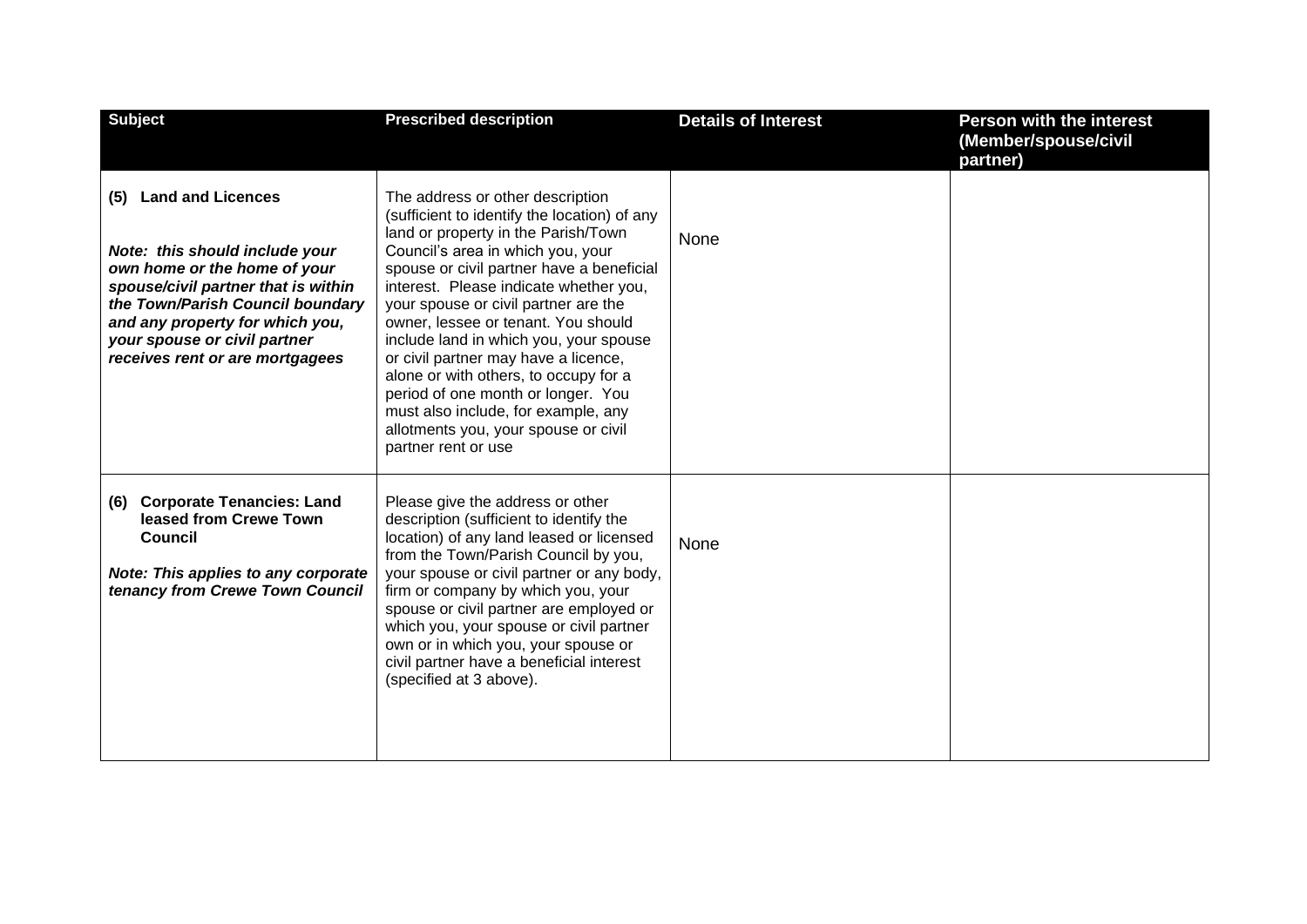## B PERSONAL INTERESTS

Under Cheshire East Council's Member Code of Conduct, as an elected or co-opted member of Crewe Town Council, you must register the following Personal Interests. Failure to register and/or declare personal interests, or take appropriate action when a personal interest is capable of prejudicing your participation in Council business, can leave the Council open to challenge, impact upon the reputation of the authority and result in a Member being found to be in breach of the Member Code of Conduct.

| Description                                                                                                                                 | Name of body | Nature of interest |
|---------------------------------------------------------------------------------------------------------------------------------------------|--------------|--------------------|
| A position of general control or<br>management of any body to which you<br>have been appointed or nominated by<br><b>Crewe Town Council</b> | None         |                    |
| A position of general control or<br>management of any body exercising<br>functions of a public nature                                       | None         |                    |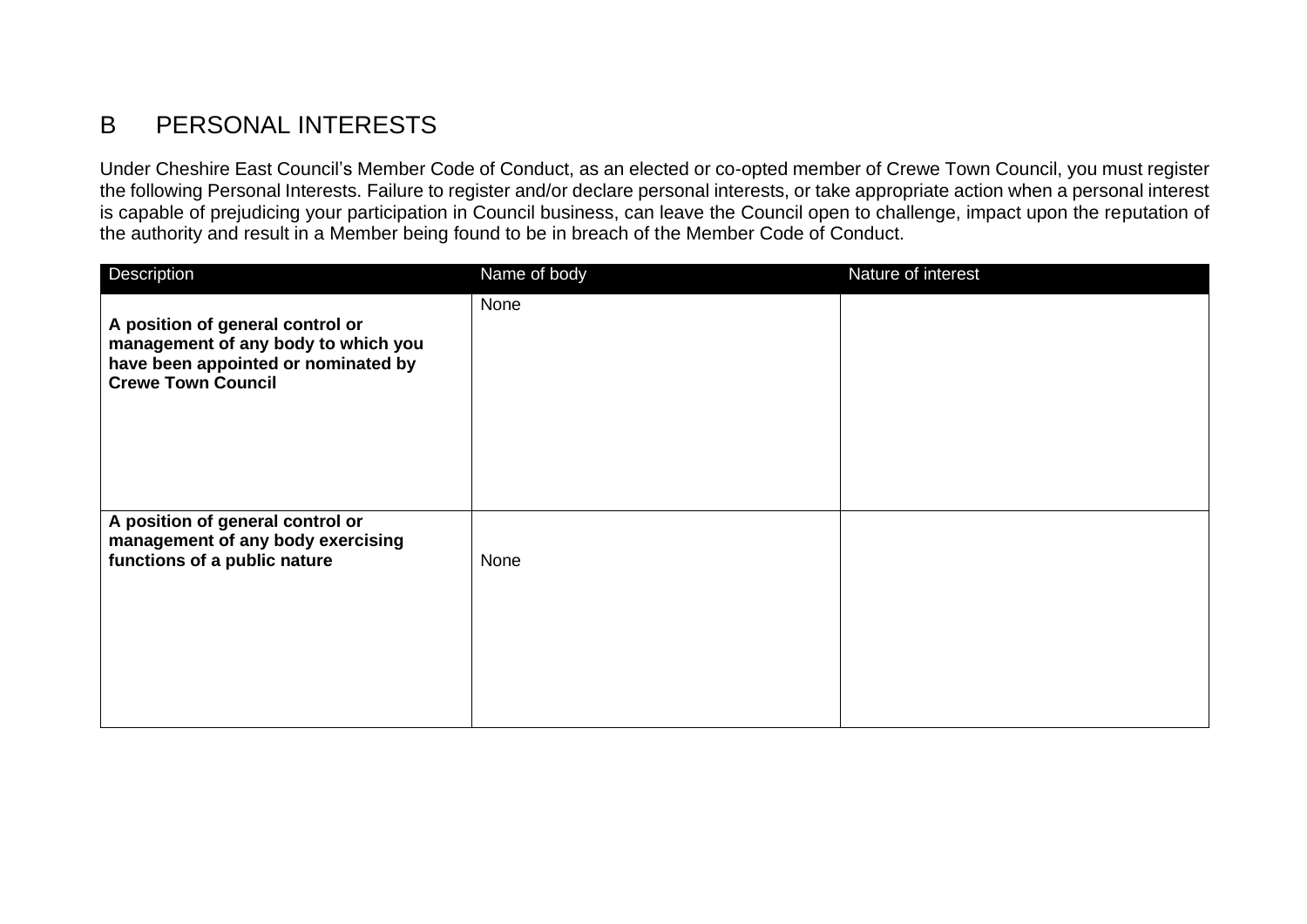| Description                                                                                                                                                                                 | Name of body                                         | Nature of interest       |
|---------------------------------------------------------------------------------------------------------------------------------------------------------------------------------------------|------------------------------------------------------|--------------------------|
| A position of general control or<br>management of any body directed to<br>charitable purposes                                                                                               | Cancer Research UK - Crewe and Nantwich<br>Committee | Volunteer and Vice-Chair |
| A position of general control or<br>management of any body whose principle<br>purposes include influencing of public<br>opinion or policy (including any political<br>party or trade union) | None                                                 |                          |

Please note that in addition to classes of personal interest set out above, you will have a personal interest in any business of the authority where a decision in relation to that business might reasonably be regarded as affecting your wellbeing or financial position or the wellbeing or financial position of a "relevant person" to a greater extent than the majority of other Council tax payers, ratepayers, or inhabitants of the electoral division or ward, as the case may be, affected by the decision. Due to the nature of such interests, it is not practical to seek to register the same, but you must make an appropriate declaration and take appropriate action (where the personal interest is also a prejudicial interest) if you are present when such business arises.

Please see the Member Code of Conduct and the guidance notes for a definition of a "relevant person" and for further information on prejudicial interests, pre-determination and bias.